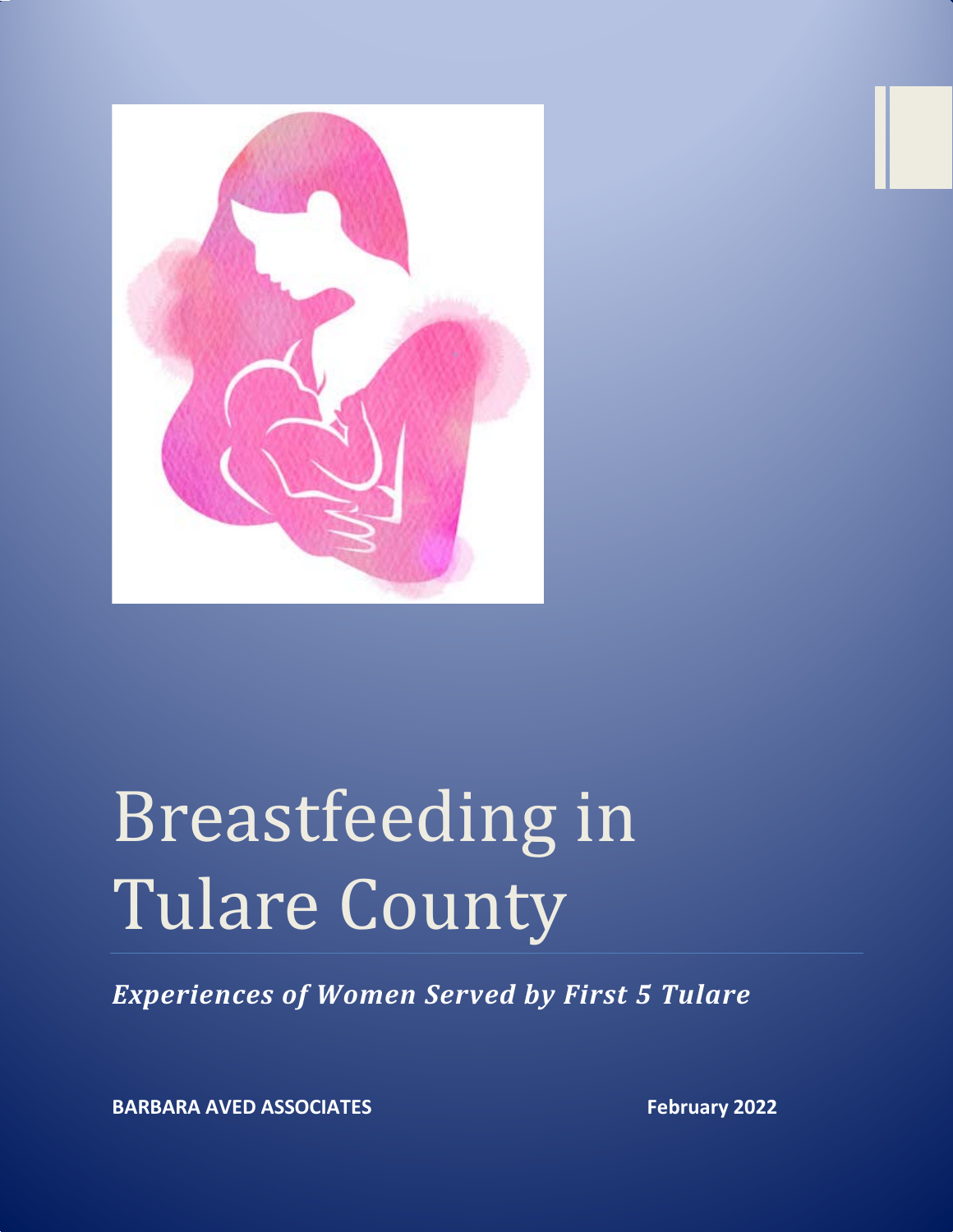# **INTRODUCTION**

**B**reastfeeding is an unequalled way of providing ideal food for the healthy growth and development of infants. The science-based benefits of breastfeeding are so numerous – the right food in the right proportions; antibody protection; healthy weight gain; protection from illness; and possibly lower risk of learning difficulties later on – the American Academy of Pediatrics and other healthcare professionals recommend exclusive breastfeeding for 6 months, and continuing even after solid foods are introduced, until at least age 1 year. At the end of the day, however, the choice is really up to each individual woman within the circumstances that support or constrain it.

Although the value of breastfeeding is well understood, there are many challenges that can make it difficult for women to start and continue breastfeeding. Research of mothers participating in the Supplemental Nutrition Program for Women, Infants, and Children (WIC), for instance, cited lactation complications, early return to work or school, embarrassment toward breastfeeding in public, limited family and social support, and unsupportive childcare as the main barriers.

As an early champion of breastfeeding, the First 5 Tulare Commission has long included breastfeeding among its strategic child health priorities. While funded programs have shown favorable results in initiation of breastfeeding, *duration*—whether exclusive or mixed-feeding breastfeeding—continues to be shorter than recommended. The Commission supported this study<sup>\*</sup> that reached nearly 600 Tulare County women to learn more about their breastfeeding attitudes and experiences, including their knowledge about workplace breastfeeding rights. The aim was to provide insights into breastfeeding intentions, practices and problems, to ultimately identify approaches that might increase the choice to breastfeed and the support needed for sustaining it.

## **Background**

Looking at the First 5 grantee data, Tulare County women of all race/ethnic groups generally initiate breastfeeding at least to some extent as women do statewide (Figure 1). However, with the exception of American Indian women, the county's other race/ethnic groups lag somewhat behind when it comes to exclusively breastfeeding; the difference in rates between the county (lower) and statewide average (higher) is most notable for Hispanic and non-Hispanic White women.

<span id="page-1-0"></span>l <sup>∗</sup> We wish to acknowledge the contribution of Sarah E Beck, MD, who reviewed and provided helpful comments to this report.

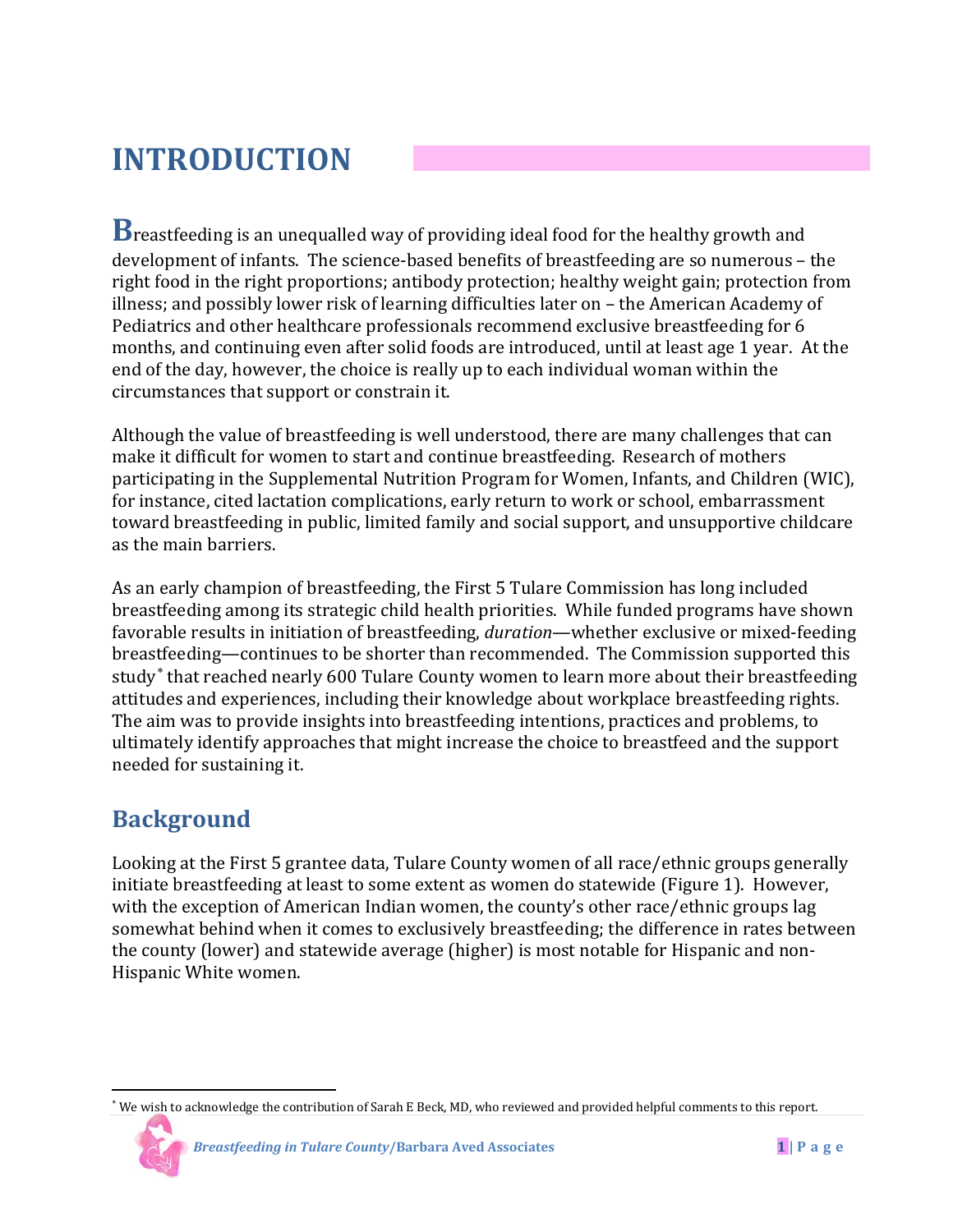

**Figure 1. In-Hospital Breastfeeding, Tulare County and Statewide, by Race/Ethnicity, 2019**

Source: CA Department of Public Health, 2019 Hospital Data by Race.

Breastfeeding support programs like First 5's can reduce barriers to breastfeeding allowing mothers to breastfeed longer. A 3-year analysis of women served by the breastfeeding grants— Altura Centers for Health and Sierra View Medical Center—who initially breastfed exclusively and were available for contact afterward showed, on average, that 62.9% of them maintained exclusive breastfeeding at the first follow-up period, and 51.7% were exclusively breastfeeding 6 months later (Figure 2). These 3-month follow-up rates are more favorable compared to the rate reported for all Tulare County women reported in the state Maternal and Infant Health Assessment (MIHA) Survey (Table 1) for a relatively similar period.

#### **Figure 2. Percent of First5 Tulare County Women Who Exclusively Breastfed Initially and Where Available at Two Follow-up Periods (Matched Samples), 2018-2021 3-Yr Average**



Source: First 5 Tulare County Evaluation Report, Barbara Aved Associates, September 2021.

|  |  | Table 1. Percent of Women Breastfeeding after Delivery at Follow-up, 2016-2018 |
|--|--|--------------------------------------------------------------------------------|
|  |  |                                                                                |

|                         | <b>Tulare County</b> | California |
|-------------------------|----------------------|------------|
| Any, 1 mo. after        | 73.6%                | 86.0%      |
| Exclusive, 1 mo. after  | 41.3%                | 47.8%      |
| Any, 3 mos. after       | 51.8%                | 70.6%      |
| Exclusive, 3 mos. after | 22.8%                | 33.5%      |
|                         |                      |            |

Source: Personal communication with California Department of Public Health, special request for early release of Maternal and Infant Health Assessment (MIHA) Survey data. February 1, 2022.

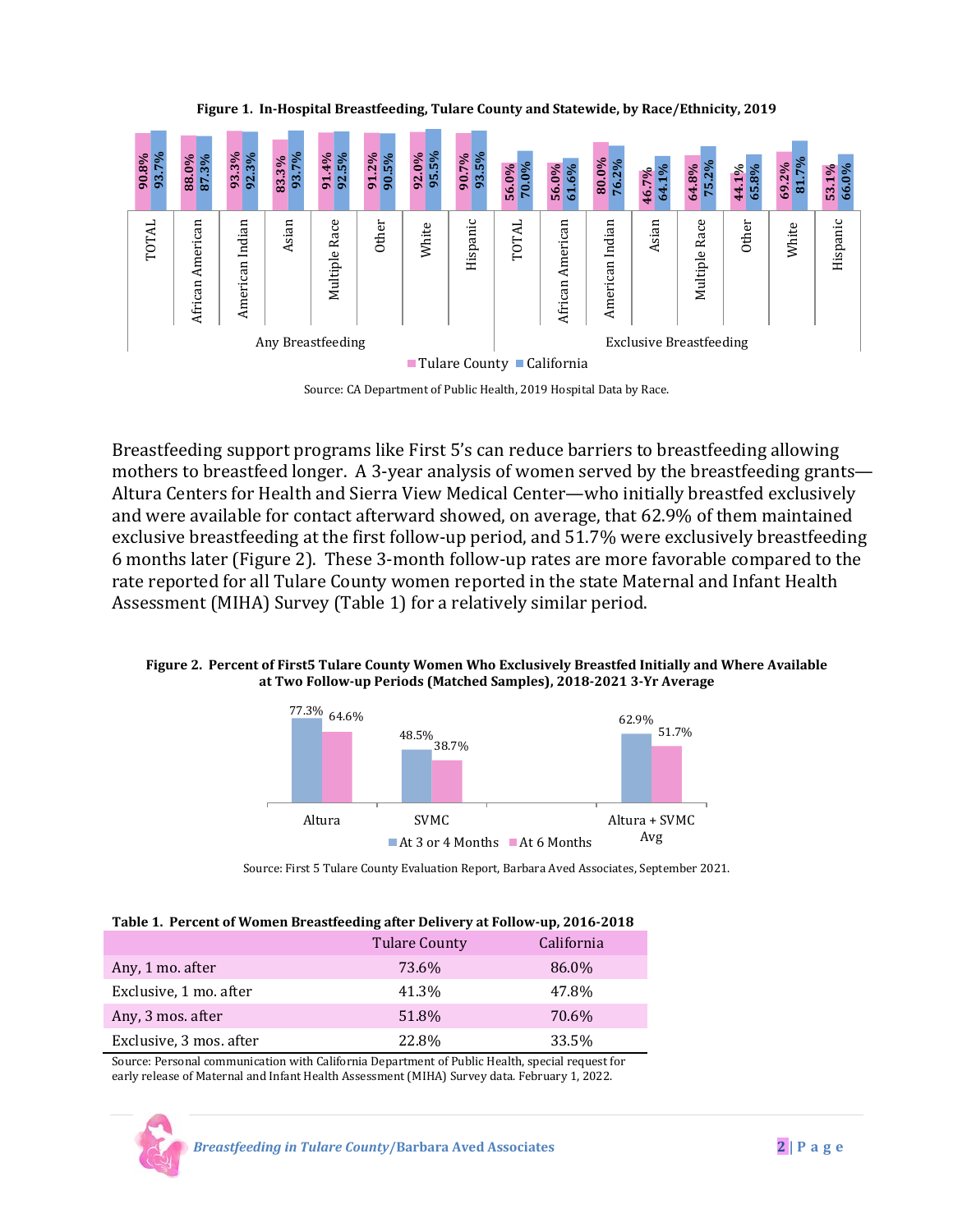## **The Study**

We designed a Breastfeeding Survey in English and Spanish and made it available online and in hard copy for First 5 to send to grantees (primarily the Family Resource Centers) for circulation. The survey ran from mid-November 2021 to mid-January 2022. The study protocol allowed any women in Tulare County who gave birth "within about the last year," regardless of breastfeeding status, to participate. To encourage a broader reach, the host organizations were also asked to inform other clients about the survey so their friends, wives/partners, sisters, cousins and other women would be made aware of it. Boosts through social media by First 5 and the grantees helped to promote awareness.

# **STUDY RESULTS**

### **Characteristics of the Women**

A total of 599 women responded to the survey, 580 (97%) using the English and 19 (3%) using the Spanish version. Because of the unexpectedly small number in the latter group, we could not include information about these respondents. Looking at ethnic group (vs. survey language type), about three-quarters (77.2%) of the women identified as Hispanic (of any race) and close to one-quarter (22.8%) as non-Hispanic (of any race) (Figure 3).

#### **Figure 3. Ethnic Group of Respondents (n=479)**



Because mothers having their first child could be different in knowledge, attitudes and experience related to infant feeding and care from those having subsequent births, we asked about parity (Figure 4): for 36.6% of the women, this was their first baby; 24.5% their second baby; and 38.9% their third or higher number of births. Non-Hispanic women represented just over one-third (36.0%) more of the women with first births and Hispanics 16.4% more of those with second births.





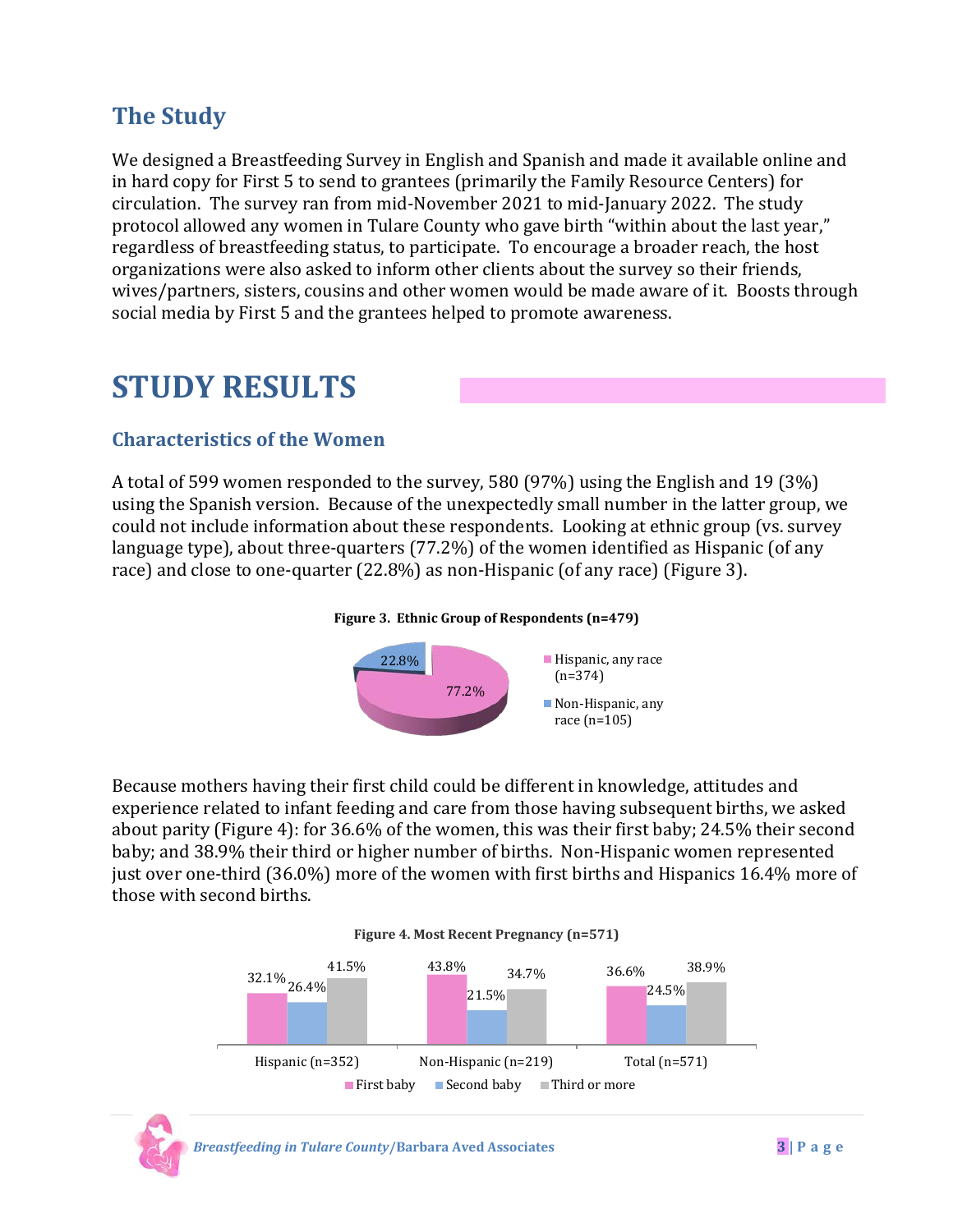#### **Breastfeeding Intentions**

Women's plans around breastfeeding are influenced by a wide range of socio-cultural and physiological factors and can change from their intentions prior to childbirth. During the most recent pregnancy, 76.5% of the mothers said they knew they wanted to breastfeed, while 14.1% were unsure but thought they might, and 4.9% were sure they would not breastfeed (Figure 5). The differences between the ethnic groups were very small.





The women's breastfeeding intentions did not always correlate with what they did ultimately decided to do, however, as indicated by the graph in Figure 6. While 76.5% said they *knew*  they wanted to breastfeed after the birth of the baby, a greater proportion, 86.7%, actually ended up doing so. Thinking that they *might* breastfeed didn't always lead to the decision to initiate it; only about half (52%) did. Interestingly, of the small group who said they knew they would *not* breastfeed, 28.6% chose to do so after delivery. The mothers who were unsure or ambivalent at the outset were evenly split in breastfeeding or not.



## **Family and Social Support**

Lack of support from close family and friends can affect decisions about feeding. Negative attitudes and beliefs about breastfeeding by others (partners, family members, support people and the general public) can be discouraging. Close to 1 in 5 of the women—about the same proportion for Hispanic and non-Hispanic women—reported "someone suggested I not breastfeed my new baby" (Figure 7).



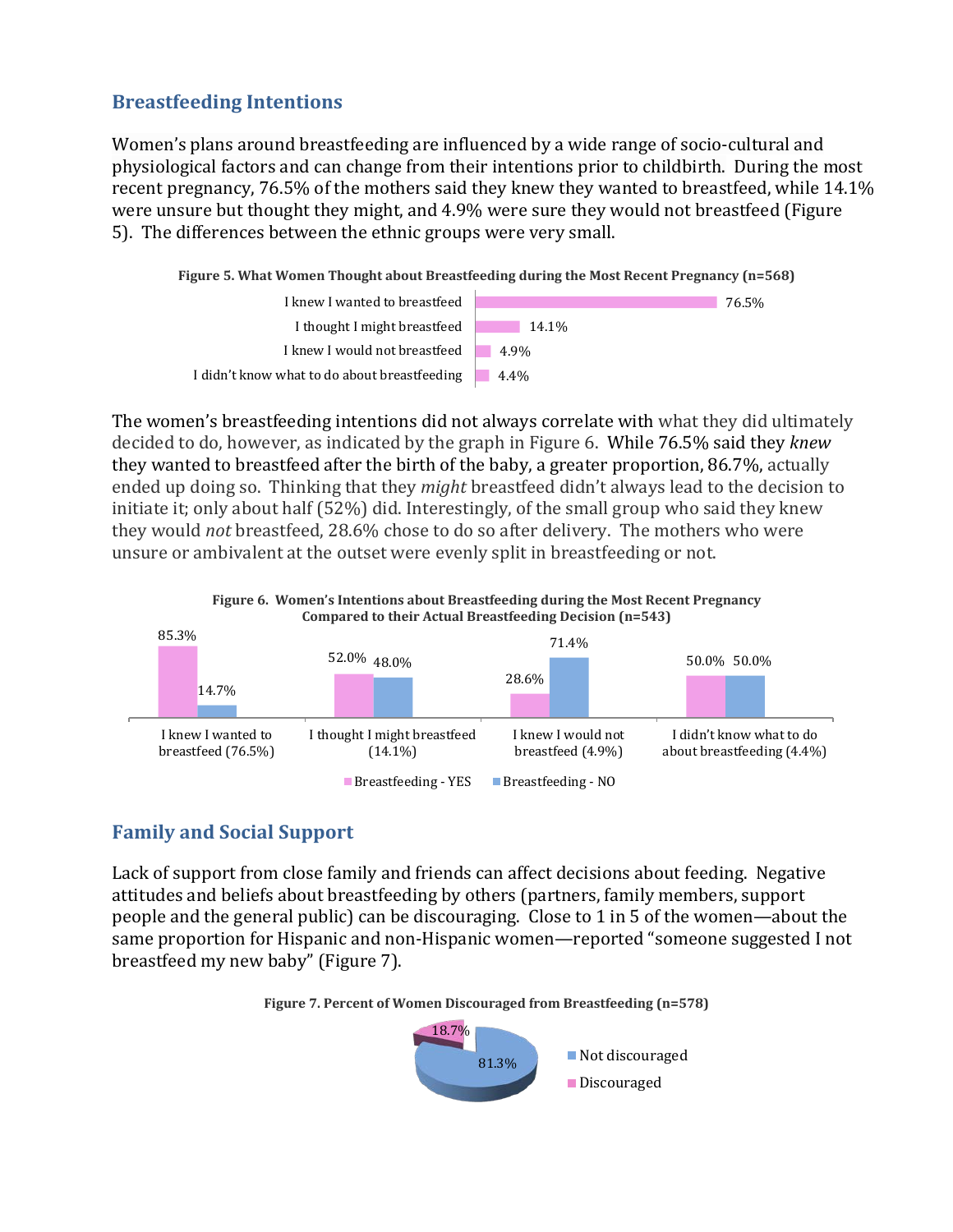Close family members (mother, father, and in-laws), followed by other family members were the most common source of discouraging women from breastfeeding (Figure 8).



#### **Figure 8. Sources of non-Support for Breastfeeding (n=93)**

### **Breastfeeding Experience**

Overall, three-quarters of the women responding to this survey were currently breastfeeding or had breastfed any amount of time during their last pregnancy, with Hispanic women doing so in a higher proportion than non-Hispanic women (Figure 9). While not necessarily predictive of breastfeeding, multiparous women (those with more than one live birth), reported the highest proportions of breastfeeding experience.





The share of women in this study who were currently or had breastfed their last baby, including mixed-feeding with formula, at various follow-up periods was slightly lower than in the population-based MIHA Survey referred to earlier. Of particular interest, however, was the high proportion of women in this survey who reported breastfeeding *past 6 months*, highest among women with three or more births—a very favorable finding (Figure 10).

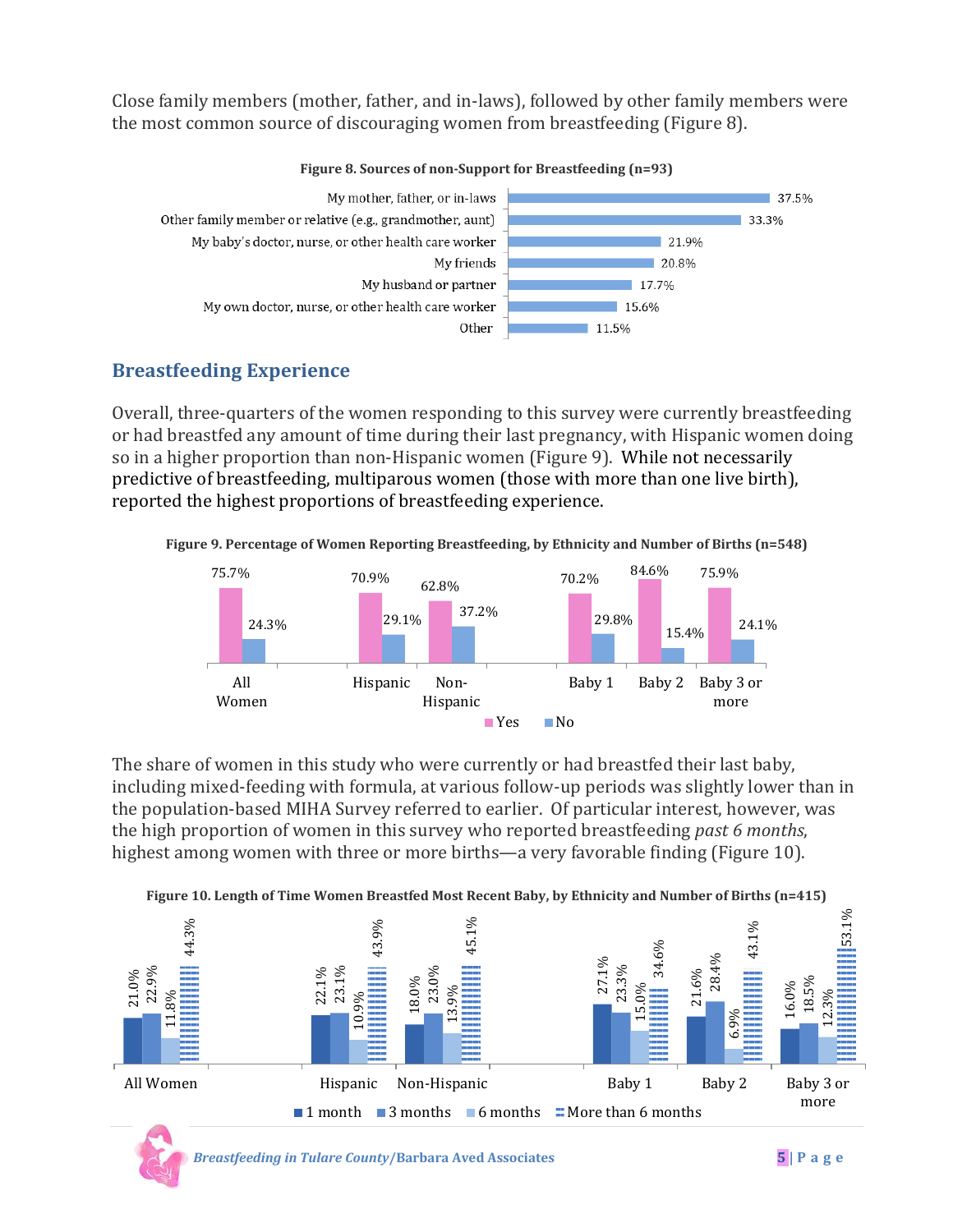Women's main reasons for not breastfeeding were related to the difficulty of the experience, cited by 32.5% of the women: feeling unsuccessful, not producing enough milk, not having enough information about breastfeeding, baby not adequately latching.



The comments below written by women for "Other Reasons"—which are verbatim—also have important implications for breastfeeding support programs:

- "It was my personal choice and we should not be told by WIC staff upon enrollment we have to the first month because formula will not be provided."
- "I could not produce, WIC workers were very condescending about it."
- "The Early Steps/Save the Children home visitor suggested I shouldn't breastfeed my baby."
- "I struggle with mental health issues such as depression and PTSD the thought of having a pump or a child attached to me often did not feel right to me considering all the stress I already have."
- "I was positive for cocaine and was told not to breastfeed until I tested negative and by then, I had given up and my milk was gone."

Research shows women who have problems breastfeeding in the early weeks are less likely to continue breastfeeding unless they access help from professionals or trained counsellors. This seems to be true for the women in this study. About 40% of the women who answered the question said they had started to breastfeed but then stopped. Their reasons for stopping were similar to their reasons for never starting except that a larger percentage of them specifically mentioned the baby's difficulty latching or nursing (56.8%) and nipple pain (35.1%) as the primary reasons.

### **Workplace Environment**

Many mothers who are trying to balance breastfeeding and work depend on pumping to store milk for when they are away from the baby. In this study, 58.6% of the women were using a breast pump, independent of being employed, even if only occasionally. The graph in Figure

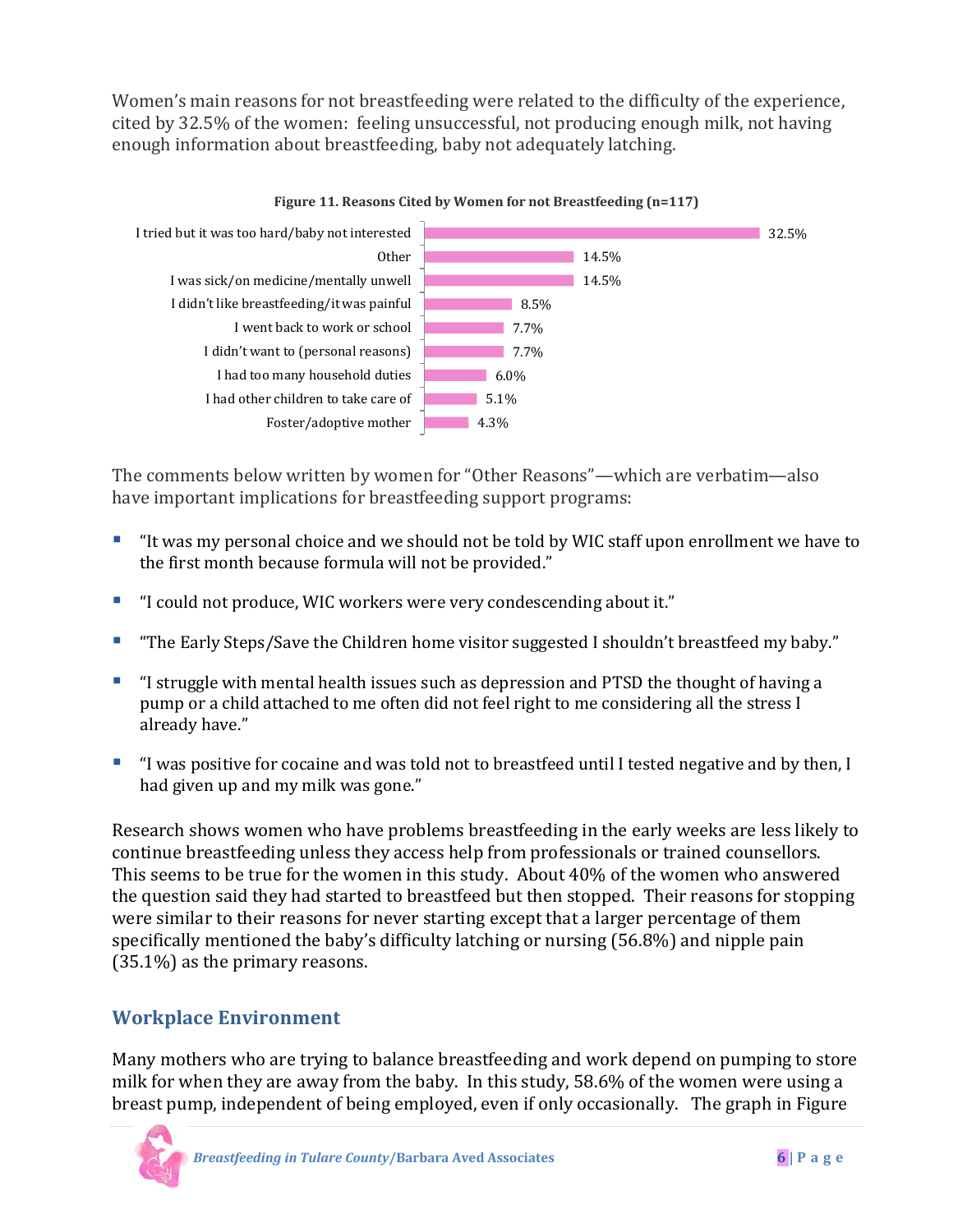12 shows a higher proportion, 73.9%, of non-Hispanic women reported using a breast pump. The extent of use by this group could reflect having more time to pump, having better access to pumping equipment and places to pump, different perceptions about acceptance, less embarrassment at pumping, or other factors.



Pumping milk *while at work*, particularly for women in service/agricultural industries who do not have the benefit of private office space, can pose a particular challenge. Just over onequarter (27%) of the women in this survey said they had ever pumped milk while at work (Figure 13). Although a very small sample, of the 19 women who took the survey in Spanish, only 1 (5.3%) reported ever pumping at work. The higher proportion (34.3%) of pumping experience at work by non-Hispanic respondents could reflect some of the same positive factors that facilitate pumping in general. One factor includes having more adequate workplace support such as a private area to pump and a place to store expressed milk.  $^{\ast}$ 



Despite federal and California laws, not all workplaces have a private area with an outlet (not a bathroom) for mothers to pump their breast milk, and stories of embarrassment or frustration related to this are very common. On average, about one-third of the women had experienced discourteous situations when pumping breast milk at work; for instance, someone walking in on them when they were pumping (Figure 13). Overall, non-Hispanic women reported a higher incidence of rude or inappropriate behavior; this could reflect their actual experience or might indicate having less tolerance for such situations or less hesitancy in recognizing it. A relatively low percentage of the women, particularly the Hispanic women, said they had not had their work hours cut or workload altered because they were trying to combine breastfeeding with employment.

<span id="page-7-0"></span>l <sup>∗</sup> We cannot know for sure, however, as the survey did not ask for type of work or work setting—an oversight that should be corrected in future breastfeeding surveys.

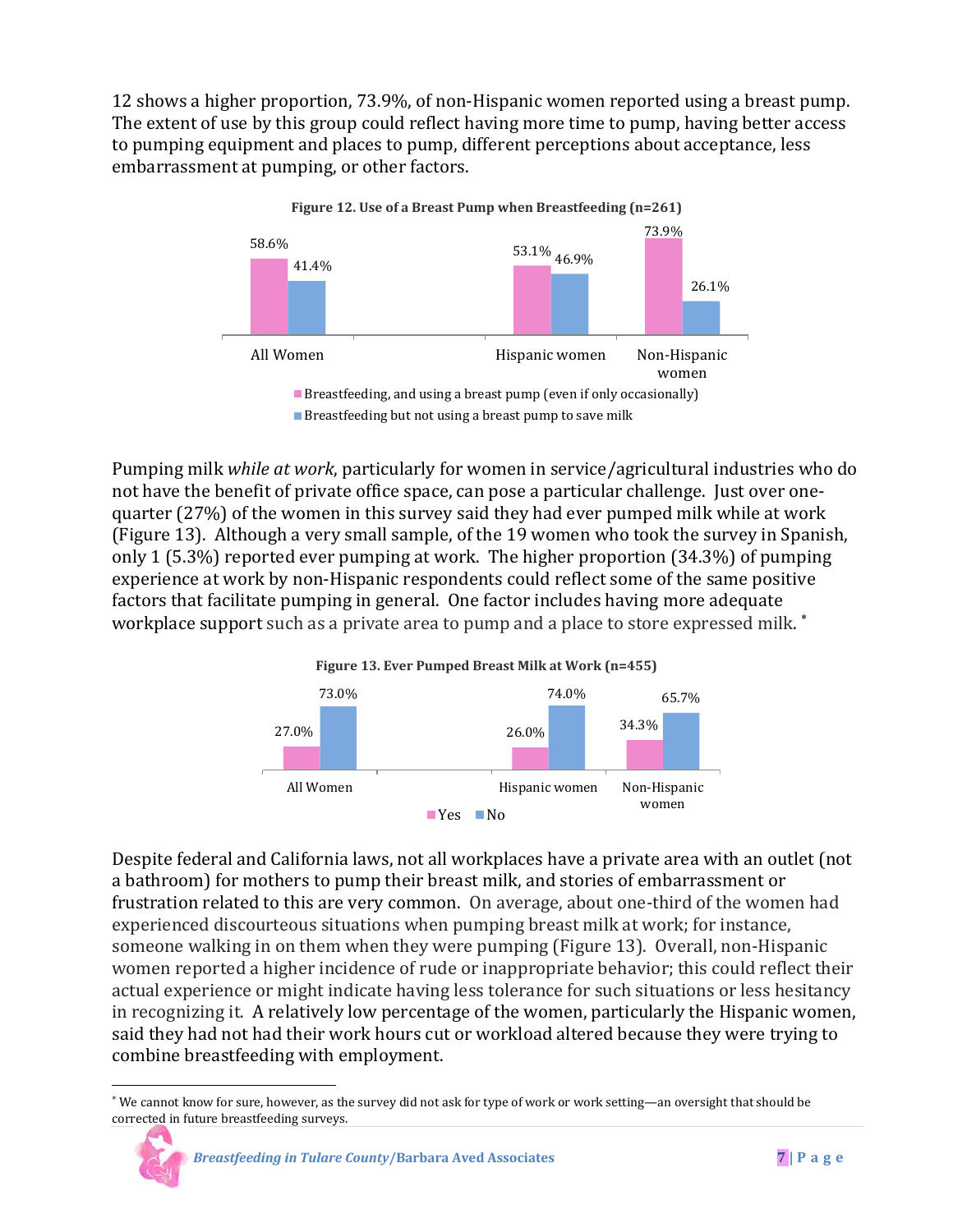#### **Figure 13. Women's Experiences when Pumping Breast Milk at Work (n=132)**



Other embarrassing or frustrating experience?

Because workplace environments can also affect breastfeeding duration, we asked 5 questions about breastfeeding rights. Studies show fewer than 1 in 5 working mothers who breastfeed know their rights in the workplace, influencing how long a woman will breastfeed. $^*$  Between 70% and 76% of the women, on average, answered most of the workplace breastfeeding questions correctly; a lower proportion, about half to two-thirds, knew that employers are supposed to provide women with a room with specific features for breastfeeding or pumping. Women who took the survey in Spanish (although a very small sample size) were generally correct more often than women who took it in English. The first-time mothers were the least likely to answer correctly and the most often to be unsure of their rights (Figure 14).



<span id="page-8-0"></span><sup>∗</sup> While the Affordable Care Act included requirements for coverage of breastfeeding support, supplies, and counseling, it left room for coverage variation among insurance policies. For example, the provision generally covers hourly workers but not salaried employees. Hourly workers face greater barriers to breastfeeding compared with salaried workers as they have less control in their schedules. (Source: U.S. Department of Health and Human Services. *The Surgeon General's Call to Action to Support Breastfeeding.* Washington, DC: U.S. Department of Health and Human Services; 2011.)



l